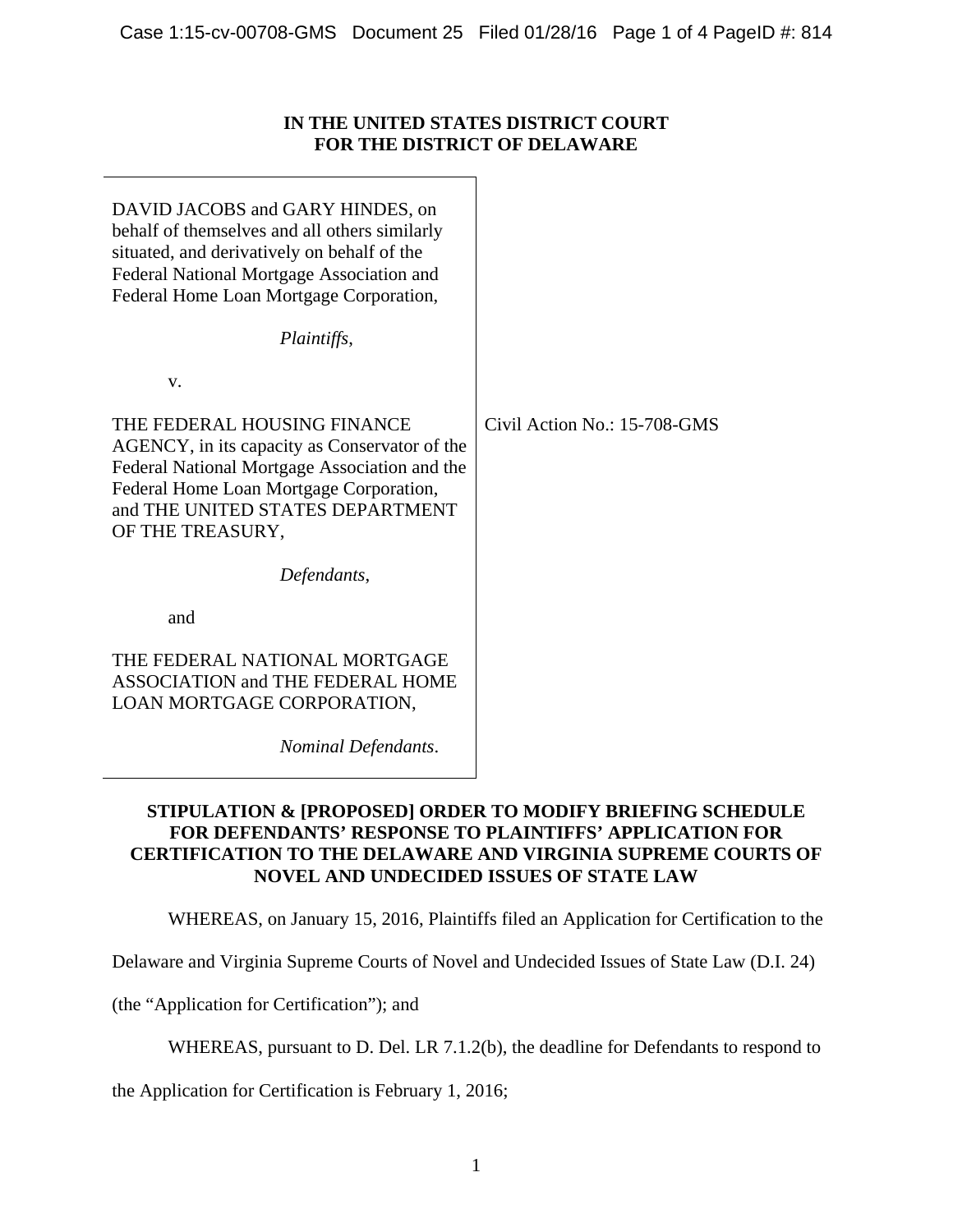WHEREAS, on January 15, 2016, Plaintiffs filed a Brief in Opposition to Defendants' Motions to Dismiss (D.I. 23); and

 WHEREAS, pursuant to the Court's Order dated October 5, 2015 (D.I. 14), the deadline for Defendants to file reply briefs in support of their Motions to Dismiss is February 16, 2016; and

 WHEREAS, the parties agree that an extension of the deadline for the response to the Application for Certification to February 16, 2016 would be in the interest of efficiency for the Court and the parties;

 NOW, THEREFORE, IT IS HEREBY STIPULATED AND AGREED, by and between the undersigned counsel to the parties, subject to the approval and Order of the Court, that Defendants shall have until February 16, 2016 to file a joint response to the Application for Certification. Plaintiffs shall have until February 26, 2016 to file their reply in support of the Application for Certification.

[*Signature pages follow*]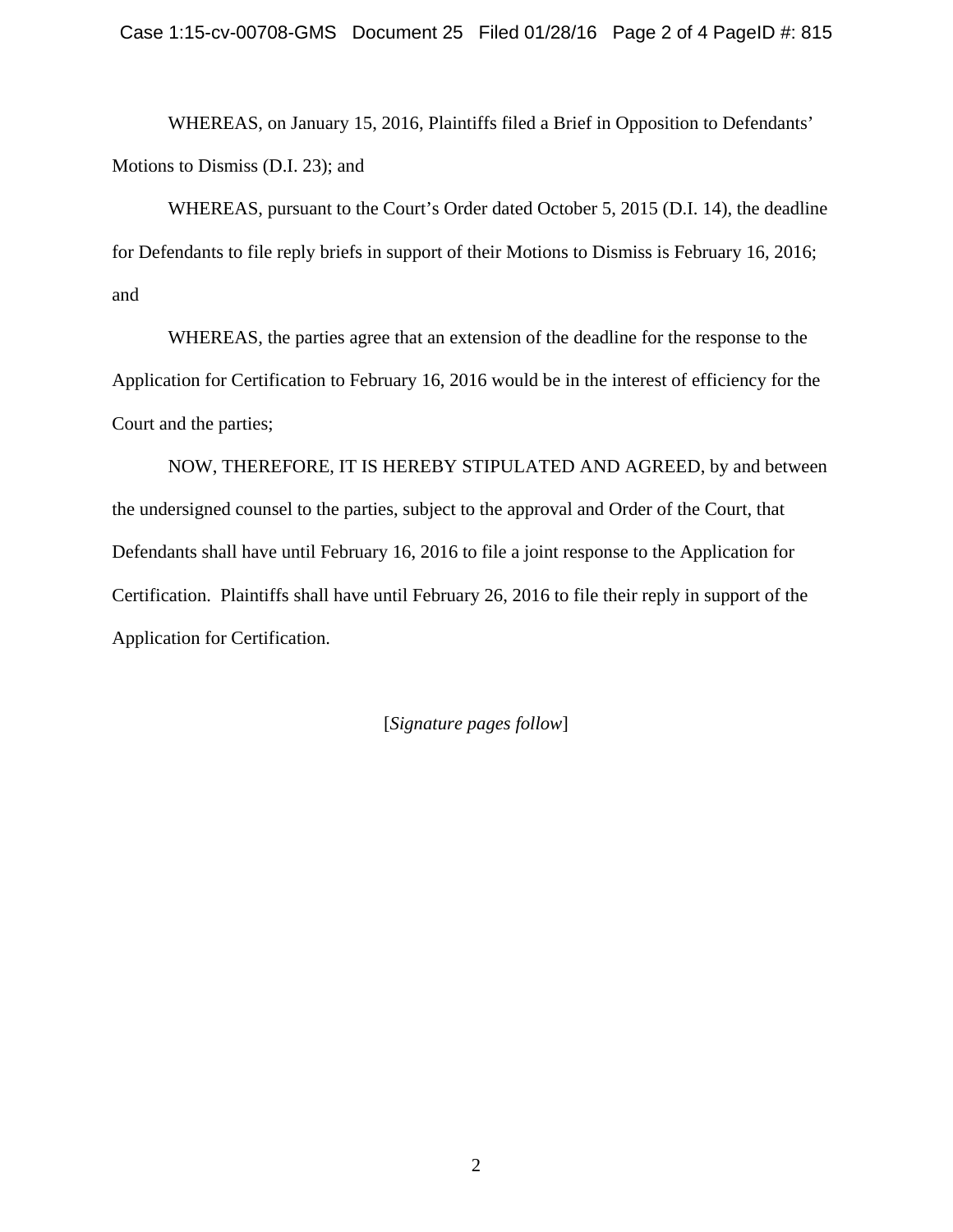*/s/ Christopher N. Kelly*  MYRON T. STEELE (DE Bar No. 2) MICHAEL A. PITTENGER (DE Bar No. 3212) CHRISTOPHER N. KELLY (DE Bar No. 5717) Potter Anderson Corroon LLP Hercules Plaza 1313 North Market Street,  $6<sup>th</sup>$  Floor Wilmington, DE 19801 (302) 984-6000 msteele@potteranderson.com mpittenger@potteranderson.com ckelly@potteranderson.com

*Attorneys for Plaintiffs*

BENJAMIN C. MIZER Principal Deputy Assistant Attorney General

DIANE KELLEHER Assistant Branch Director

/s/ *Thomas D. Zimpleman* DEEPTHY C. KISHORE THOMAS D. ZIMPLEMAN U.S. Department of Justice Civil Division, Federal Programs Branch P.O. Box 883 Washington, DC 20044 (202) 305-9855 thomas.d.zimpleman@usdoj.gov

CHARLES M. OBERLY, III United States Attorney, District of Delaware

JENNIFER HALL (DE Bar No. 5122) Assistant United States Attorney 1007 Orange Street, Suite 700 Wilmington, DE 19899-2046 (302) 573-6277

*Attorneys for Defendant U.S. Department of the Treasury* 

*/s/ Robert J. Stearn, Jr.* 

ROBERT J. STEARN, JR. (DE Bar No. 2915) ROBERT C. MADDOX (DE Bar No. 5356) Richards, Layton & Finger, P.A. 920 North King Street Wilmington, DE 19801 (302) 651-7700 stearn@rlf.com maddox@rlf.com

*Attorneys for Defendants Federal Housing Finance Agency, Federal National Mortgage Association, and Federal Home Loan Mortgage Corporation* 

HOWARD N. CAYNE (admitted *pro hac vice*) ASIM VARMA (admitted *pro hac vice*) DAVID BERGMAN (admitted *pro hac vice*) Arnold & Porter LLP 601 Massachusetts Avenue Washington, DC 20001 (202) 942-5000 (202) 942-5999 (fax) Howard.Cayne@aporter.com Asim.Varma@aporter.com David.Bergman@aporter.com

*Attorneys for Defendant Federal Housing Finance Agency* 

MICHAEL JOSEPH CIATTI (admitted *pro hac vice*) GRACIELA MARIA RODRIGUEZ (admitted *pro hac vice*) King & Spalding LLP 1700 Pennsylvania Avenue N.W. Washington, DC 20006 (202) 626-5508 (202) 626-3737 mciatti@kslaw.com gmrodriguez@kslaw.com

*Attorneys for Defendant Federal Home Loan Mortgage Corporation*